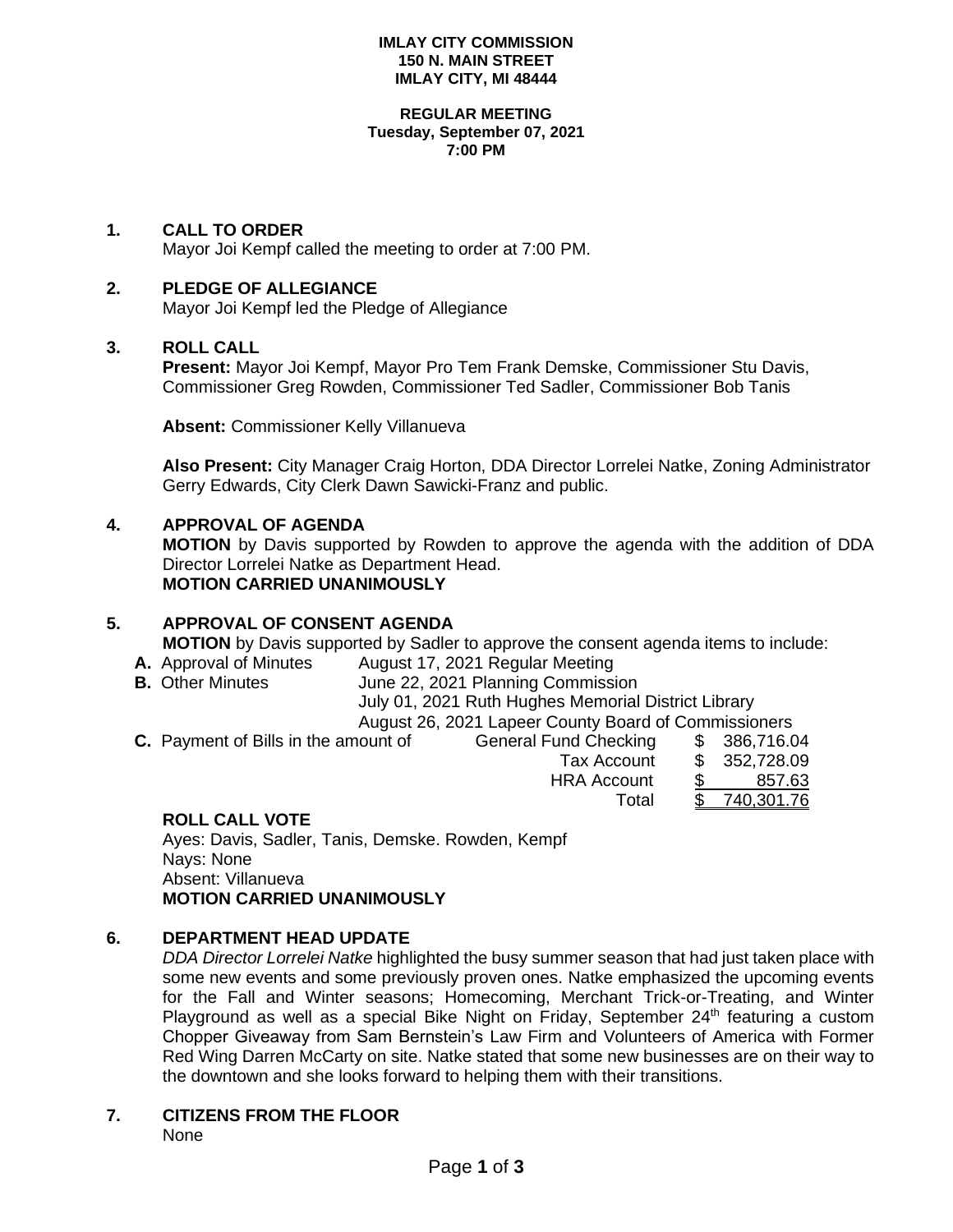#### **IMLAY CITY COMMISSION 150 N. MAIN STREET IMLAY CITY, MI 48444**

#### **REGULAR MEETING Tuesday, September 07, 2021 7:00 PM**

# **8. OLD BUSINESS**

# **A. EMERGENCY FIRE AND POLICE COST RECOVERY FEE SCHEDULE**

**MOTION** by Davis supported by Demske to approve the Emergency Fire and Police Cost Recovery Fee Schedule as presented.

**ROLL CALL VOTE** Ayes: Davis, Demske. Rowden, Sadler, Tanis, Kempf Nays: None Absent: Villanueva **MOTION CARRIED UNANIMOUSLY**

# **9. NEW BUSINESS**

# **A. DESIGNATION OF FOIA COORDINATOR**

**MOTION** by Davis supported by Rowden to appoint Clerk/Treasurer Dawn Sawicki-Franz as FOIA (Freedom of Information Act) Coordinator.

# **MOTION CARRIED UNANIMOUSLY**

# **B. RESOLUTION 2021-07 PROCLAMATION-NATIONAL RAIL SAFETY WEEK**

**MOTION** by Davis supported by Tanis to approve Resolution 2021-07 Proclamation-National Rail Safety Week proclaiming September  $20<sup>th</sup> - 26<sup>th</sup>$ , 2021 as such and encourage the DDA to purchase a flag to be flown by the rail station for that week.

### **ROLL CALL VOTE**

Ayes: Davis, Tanis, Demske, Rowden, Sadler, Kempf Nays: None Absent: Villanueva

# **MOTION CARRIED UNANIMOUSLY**

# **C. OLD FIRE HALL**

*Administrative Assistant to the DDA Director and Farmer's Market Manager Katrina Morrow* presented the DDA Board's approval to move the Farmer's Market indoors to the old fire hall. She stated that they are looking for input on uses and suggestions for ways that this building may be utilized optimally in the future. Improvements on the inside and the parking lot as well as fees from vendors will be reviewed at a later date and possibly be ready for a move-in date in the spring.

# **NO MOTION DISCUSSION ONLY**

**MOTION** by Davis supported by Tanis to allow City Manager Craig Horton and DDA Director Lorrelei Natke to negotiate terms for a contract with "Nightmares from Hell" Haunted House to be held in the old fire hall on the weekends of: the last weekend of September and each weekend in October. Liability insurance to be provided by the tenant.

#### **ROLL CALL VOTE**

Ayes: Davis, Tanis, Demske, Rowden, Sadler, Kempf Nays: None Absent: Villanueva **MOTION CARRIED UNANIMOUSLY**

- **10. CITIZENS FROM THE FLOOR None**
- **11. CLOSED SESSION None**